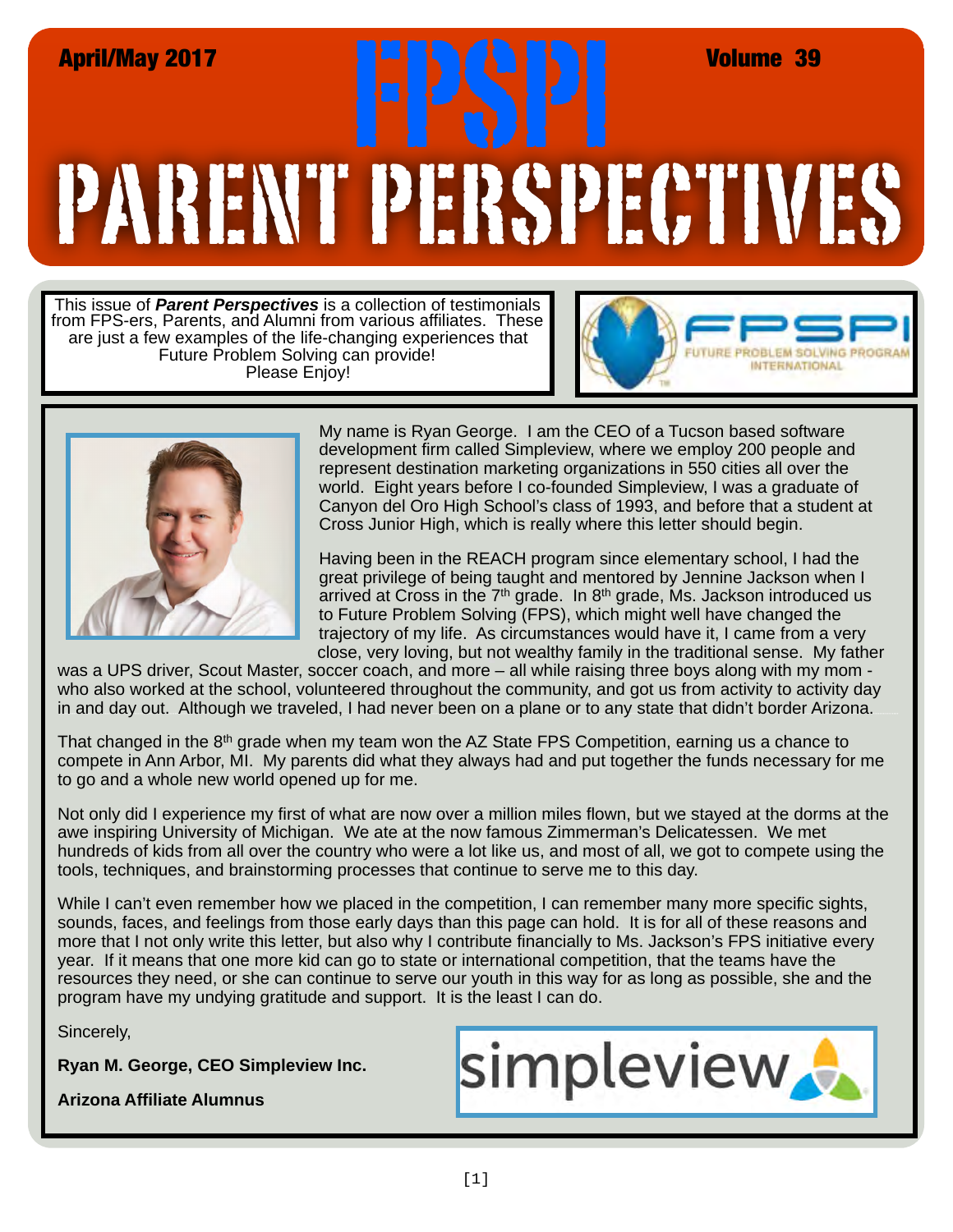I began competing in Future Problem Solving in eighth grade. In five years I have gained countless skills I know will help me far into the future. I have learned how to work effectively and efficiently as part of a team, honed my public speaking skills, and developed the ability to look at a situation from multiple perspectives.

Over the years Future Problem Solving has given me plenty of fond memories, but my favorite would have to be participating in the international competition last year. My team and I really put ourselves out there and interacted with fellow FPSers from all over the world. It was incredibly humbling and empowering to see so many intelligent, talented people working towards the common goal of making the world a better place.



My all time favorite prop is definitely a newspaper. I have come to believe it is the most versatile prop available. I have used it to create costumes, objects, even animals. My first year in FPS we used a newspaper to build a three foot by three foot boat and I have never doubted its ability since.

It might just be the swimmer in me coming out, but I think flippers would make an interesting spontaneous prop. I would love to see what the inventive minds of FPSers could do with such a random item.

My advice to younger FPS teams would be to make sure you have fun. FPS can get stressful, especially on the day of competitions. I believe FPSers need to keep things in perspective and never be afraid to propose some of their more creative ideas. They often make the best solutions.

#### **Solveig Stensland**

#### **2017 Graduate, Minnesota Affiliate**

Our son, James Jordan, is a sixth grader at Prestonwood Christian Academy in Plano, Texas. James had the opportunity to participate in Future Problem Solvers at PCA for the first time this year. The FPS program immediately captivated him by encouraging him to think beyond the clear "right and wrong" answers expected in other classes. He was, for the first time, forced to reason his way through a problem. His teacher, Lisa Quintana, approached James, and us, with the idea of participating in Community Problem Solving. After some debate and discussion, James decided to participate in CmPS. He chose a problem which pulled on his heart a couple of years prior, heating for the elderly and impoverished during winter. The specific problem he decided to tackle was fire prevention due to misuse of space heaters. James initially thought it would be easy, that he would put together some safety flyers and that there would many avenues to pass out his flyers. Reality hit him, however, when he had tremendous difficulty getting adults to respond to his requests. While discouraging at first, this first bit of adversity has served as a great lesson in perseverance for our son. He is a gifted child and has not often faced adversity. Through this process, he learned to respond with grit and determination rather than giving in to feelings of despondency. After much effort, heartache, and many closed doors, James found a few outlets that needed his services. He presented to an impoverished neighborhood in south Dallas and had those in attendance at his presentation sign contracts agreeing to use their space heaters safely. He also developed a relationship with Meals on Wheels. The flyer and an article he authored ended up being distributed to over 5,000 people. Meals on Wheels was so appreciative that they awarded him an award for Outstanding Community Service in a ceremony at their local



James sharing his project at the 2017 Texas State Bowl.

DFW offices. He's also set up to film a video for Meals on Wheels to use next winter. Although James faced adversity during the CmPS process, he was amazed that he was able to take his message of fire prevention to over 5,000 people. He did more and reached more people than he ever imagined possible. James is blown away that his efforts could literally save lives—that is something he never thought possible. He's learned so much from this process; how to respond to adversity, how to continue moving forward when it would be easier to stop, and that he is capable of achieving anything he puts his mind to. CmPS has helped James learn that if he applies himself, he can change the world around him.

**Aimee and Philip Jordan—CmPS/FPS Parents, Texas Affiliate**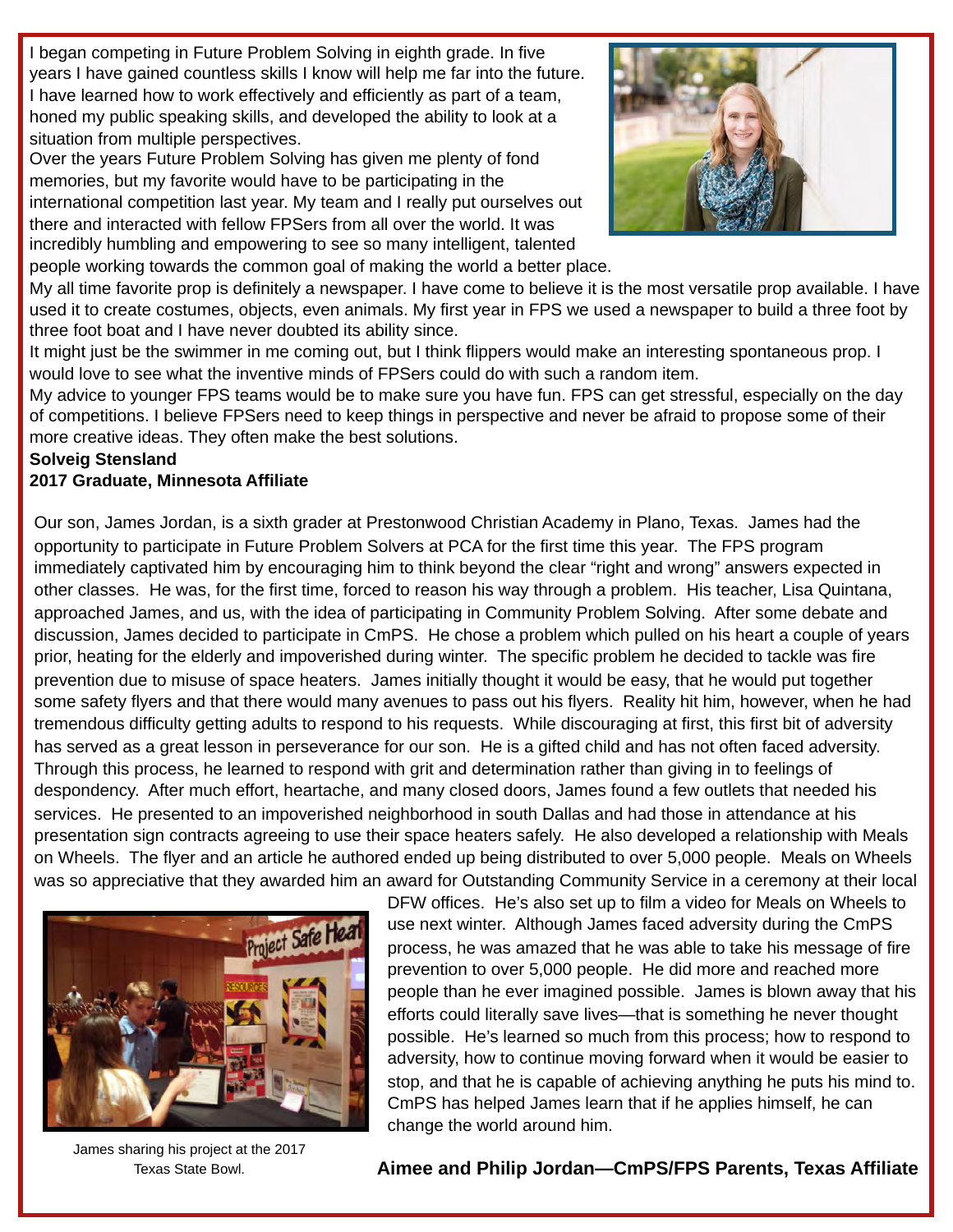I have been involved in FPS for 7 years! Some of the skills that I will take away from being in FPS are professional writing and dressing in a professional manner and public speaking at the drop of a hat! My favorite FPS memory is see the lasting impact that our first CmPS project - "Stomp Out Bullying" - has had in St. Cloud District 742 (11 schools!), and seeing other states and countries inspired to utilize some of our project solutions in their schools. My favorite item to use from the prop box is the tin foil, and the spontaneous prop that I would like to see used again is the Staples easy button. One word of advice I would give to younger FPS teams is to never give up, even if the obstacle seems hard to overcome.

### **Parker Kayser, Minnesota Affiliate**

*Parker is a 2017 graduating senior from Apollo High School in St. Cloud MN. Parker has grown to be a true leader and is found encouraging the younger CmPS students at every turn. You heard him, "Never give up!"*





Future Problem Solvers was a learning experience unlike any other I had in high school. For one, I enjoyed going to class—more than I can say about most courses—because I appreciated that FPS made me think for myself rather than regurgitate information. In FPS, questions with a "right" or "wrong" response do not exist. The answers are too complex for a scantron machine and originate solely from the imaginations of you and your team. This kind of creative yet critical thinking has been invaluable in every step of my professional path. Being a Future Problem Solver also showed me how to conduct independent research. I have leaned heavily on this skill, first in college and now as a journalist. Without the research training I received from FPS, I would have struggled to adjust to the demanding rigor of college-level coursework. Another arrow that FPS placed in my quiver was the ability to collaborate with a group. As a member of a large editorial staff who works under the constant pressure of deadlines, I am grateful

for the strong foundation of teamwork and communication skills that FPS helped forge. (I'm sure my colleagues are, too.) In fact, there are frequent instances which cause me to appreciate my background in FPS, both as a professional adult and as an individual trying to respond to the world's challenges. It is in this latter role that I often recall the most important lesson that FPS taught me: that for every problem

tomorrow brings, there is a solution inside each of us waiting to be discovered.

**Christian Wallace, Assistant Editor at Texas Monthly Texas Affiliate Alumnus**



The *TexasMonthly* chronicles life in contemporary Texas with writing on politics, the environment, industry, and education. The magazine also covers leisure topics such as music, art, dining, and travel. The magazine is headquartered in Austin, Texas and has a monthly readership of 2.5 million people.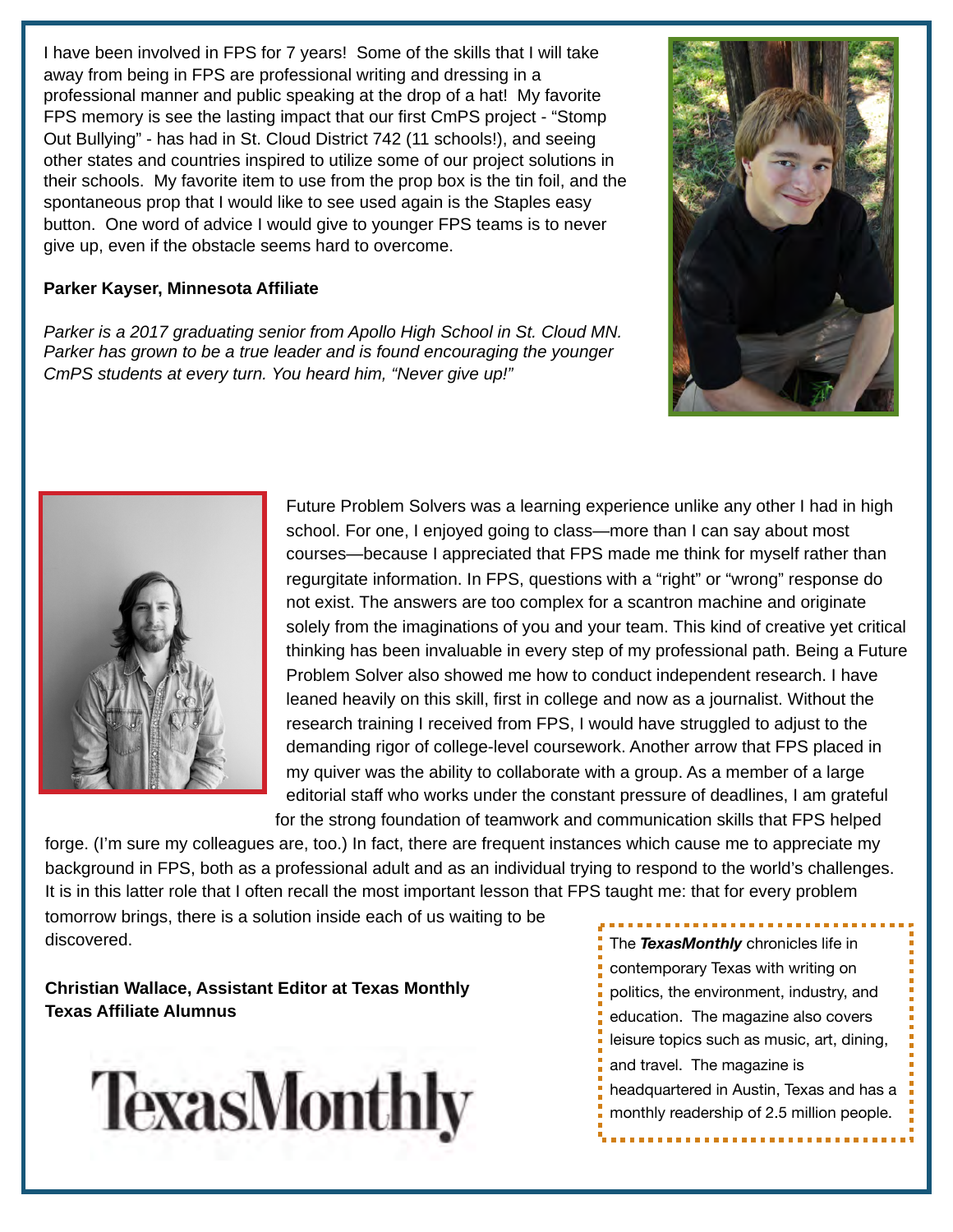## \*\*Dear Readers,

My experiance when I went to San Marcos Texas to compete for my school, Aikin Elementary School for Socrates FPS, Friday April 7, 2017. I was nervous that morning that morning we all met up with my team which they felt excited as well as me. We started leaving about 8:30 AM. When it was time to solve on Saturday morning, I had butterflies in my stomach, but when we were done I felt relieved. On the awards, my stomach exploded but then felt sad when we didn't get a award, but at least we made history!



**Christopher Gonzalez (3rd from left) and his 2017 State Bowl team.**

#### Sincerly,

**Christopher Perea Gonzalez Paris I.S.D. Aikin Elementary, 4th Grade Texas Affiliate Participant**

> **Have you considered volunteering your time to your local affiliate or donating to the FPSPI Scholarship Fund? All donations are tax deductible.**

\*\*Christopher is a "NOVICE" FPS-er. In Texas and several other affiliates, (Alaska, Arizona, Iowa, Minnesota, New Jersey, Portugal, Utah, West Virginia) special programming, activities, and competitions are developed for young or beginning problem solvers, English as a Second Language Learners, and those with other special learning needs. The goal is to involve as many students as possible in the Future Problem Solving Program! Several other affiliates offer unique programming such as art competitions and special individual competitions. Contact your Affiliate Director to find out if your affiliate offers a Novice Division or other special programming!



I have been involved in FPS for nine years, from 4th grade to 12th grade. Some skills I will take with me from FPS include being able to research a wide variety of topics well, working and communicating with a team, expressing my creativity through solutions, thinking on the spot under a time limit, and learning how to relax and let loose for orals. My favorite items to use in the prop boxes is tin foil. As the creator of many costumes over the years, I find tin foil to be very versatile and the addition of a little bit can transport any person into the future. One piece of advice I would give to younger FPS teams is to stick with it. Even if your team has not placed, it is the process, (cheesy as it sounds) the journey, and adventure that FPS takes you on that is truly worth every practice, every packet, and every orals. (MN students often refer to Presentation of Action Plan as orals.)

**Nina Vang** 

 **2017 Graduate, Minnesota Affiliate**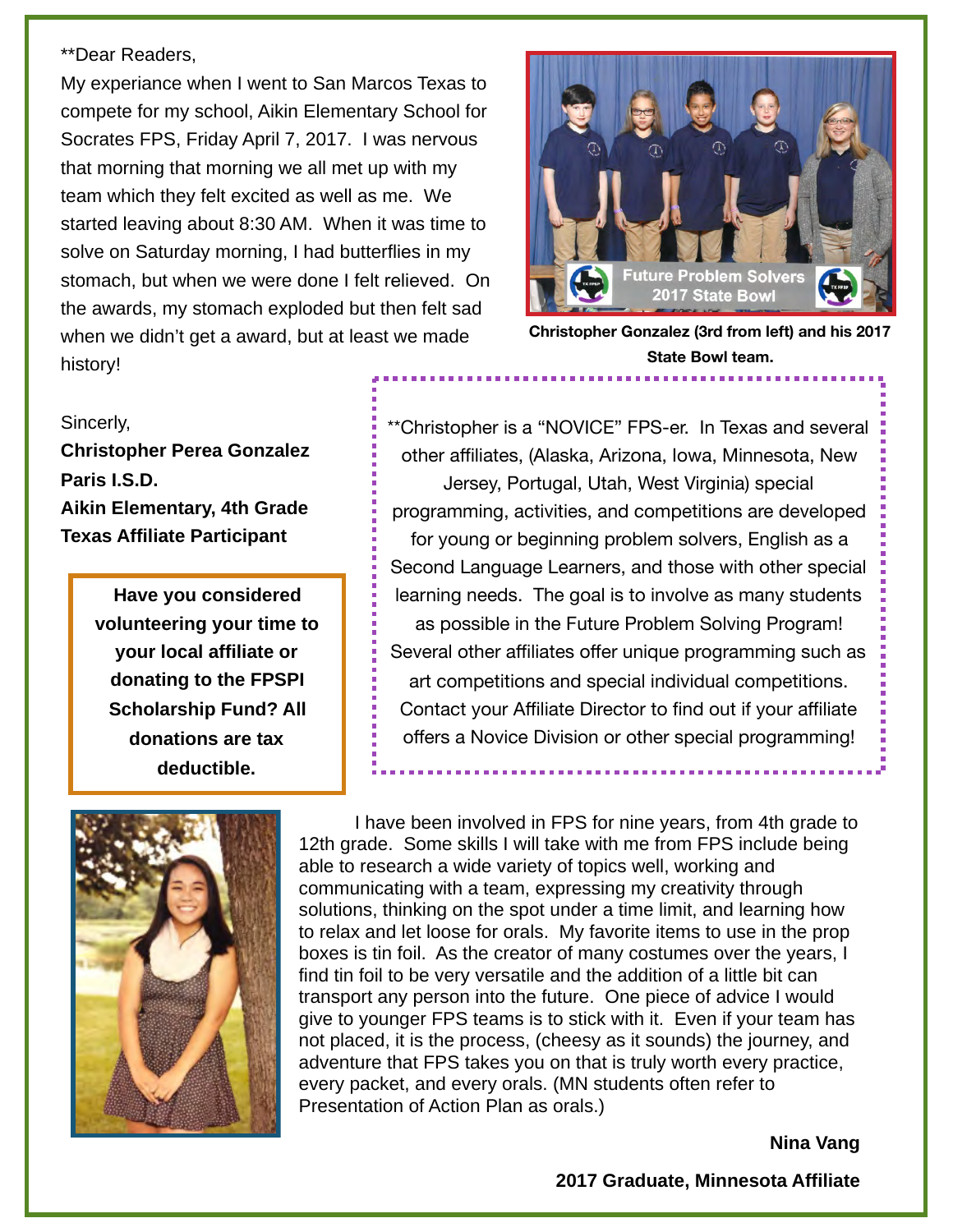# **An FPS Memoir**



A Chinese proverb states, "A single step begins the journey of a thousand miles." My name is Sergeant (K-9) Chris Clifton, Florida Department of Corrections, Youth Pastor of First Baptist Church of Alturas, Florida and Junior Warden, Lake Wales Masonic Lodge #242, Lake Wales, FL. I didn't know when I first began my endeavors with Future Problem Solving in my adolescent years, that of every skill I would learn, this skill would be of prominent use in every aspect of my adult, personal, family, spiritual, and professional lives.

Being an Army Veteran, I was highly trained in Physical Fitness, my MOS (Military Occupation Specialty), and how to survive in combat. When I was honorably medically discharged from the Army, I went to Work for the Florida Department of Corrections, where I moved up through the ranks to Sergeant and now work as a K-9 handler.

The Department of Corrections has taught me how to stay safe when the number of inmates greatly outweighs the number of officers. In addition, the Department has also taught me how to use a Bloodhound to find a missing person, whether it be an escaped inmate, a fleeing felon, missing elderly person, or lost or endangered child.

In my college endeavors I was able to obtain an associate's degree in Liberal Arts and a bachelor's degree in Criminal Justice. I am currently working to become a Social Studies Teacher in the secondary education level.

In addition, I also have a beautiful wife and two beautiful children. Parenting and being a husband has definitely had its trying times, but through it all my wife and kids are happy, smart, and healthy.

Of the several skills that every Drill Sergeant, Non-Commissioned Officer, Corrections Professional, Academy Instructor, College Professor, and Pastor have helped me develop, not a single one has been paramount to the problem solving skills I developed in Future Problem Solving.

Like everyone else, I, as well as my parents, were skeptical. We did not see the future benefit that Future Problem

Solving would provide. My parents, both retired from the Army were very "old school" and felt that I would be fully equipped to handle and problem I faced with a solid foundation of reading, writing, and arithmetic. As I grew up, I found that that concept could not be further from the truth as I was always confronted with a problem that needed

#### solving.

In addition, many people do not realize that this takes a process in order to effectively generate the greatest solution. Problems are not effectively solved by merely throwing a solution at the problem, and hoping it works. The entire situation must be evaluated. All challenges must be addressed, the heaviest problem must be identified, relevant solutions must be generated, criteria for evaluating the solutions must be identified, the solutions must be evaluated, and the top ranking solution must be set into action.

If one begins to think that I didn't have this process memorized, they are sadly mistaken. My problem solving skills, because they were developed at such a young age through Future Problem Solving, are far superior and reached faster than my colleagues.

In 2015, I was assaulted by an inmate while working as an Internal Security Officer. Luckily, I was not injured. Of every skill set that I had, no training could have ever prepared me for the situation. Granted, Army skill sets, and Corrections Academy skill sets came to me very quickly, I still to this day feel that my ability to solve the problem at hand quickly and safely lead me to be able to overcome that inmate, stay safe, and utilize the necessary force to restrain him and call for additional assistance is due to my Future Problem Solving training.

Of course all of this could not be said without also giving credit to my FPS coach, Mrs. Darlene Cook. I was a part of her "prototype." She had never before been an FPS coach and although my fellow students and I were the guinea pigs of not only Mrs. Cook's first year of FPS but also the 5<sup>th</sup> grade FPS program, the evidence is paramount that she has done a stellar job. Not all the credit goes to the program. In addition, Mrs. Cook was able to coach her students to become the Texas Grand Champions for Creative Drama. After many more years of wisdom and experience, I can only imagine the caliber of FPS coach she is now.

#### **Chris Clifton, Florida Resident, Texas Affiliate Alumnus**